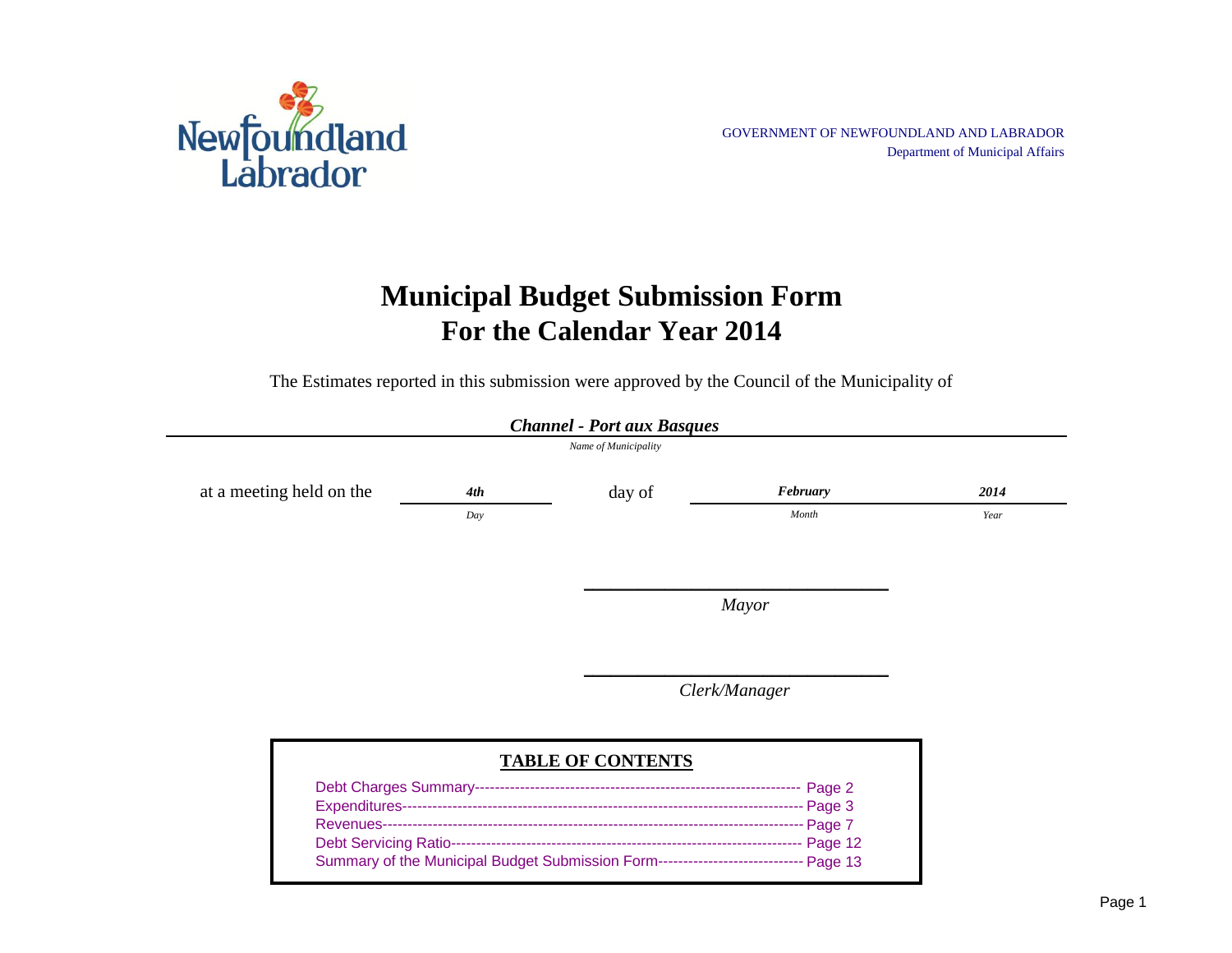# **January 31, 2014 Deadline for Submission:**

# *Debt Charges Summary*

| Loan Number | Name of<br>Creditor | Purpose (Water,<br>Roads; etc.) | Original Principal | <b>Maturity Date</b><br>(dd-month-yyyy) | Council<br>Annual<br>Payment | Provincial Annual<br>Payment |
|-------------|---------------------|---------------------------------|--------------------|-----------------------------------------|------------------------------|------------------------------|
|             | <b>NMFC</b>         | Water & Sewer                   |                    | 57,640.78 23-Mar-2016                   | 0.00                         | 6,366.56                     |
|             | <b>NMFC</b>         | Water & Sewer                   |                    | 52,499.83 23-Mar-2016                   | 0.00                         | 5,798.72                     |
|             | <b>NMFC</b>         | Water & Sewer                   |                    | 264,409.23 21-Mar-2018                  | 0.00                         | 28,304.04                    |
|             | <b>NMFC</b>         | Water & Sewer                   | 69,782.95          | 27-Feb-2019                             | 0.00                         | 7,303.62                     |
|             | <b>NMFC</b>         | Water & Sewer                   | 100,350.74         | 27-Feb-2019                             | 0.00                         | 10,489.36                    |
|             | <b>NMFC</b>         | Water & Sewer                   | 160,152.06         | 27-Feb-2019                             | 0.00                         | 16,740.22                    |
|             | <b>NMFC</b>         | Water & Sewer                   | 161,348.01         | 30-Mar-2020                             | 0.00                         | 16,865.24                    |
|             | <b>NMFC</b>         | Water & Sewer                   | 102,596.64         | 22-Jan-2014                             | 0.00                         | 11,508.80                    |
|             | <b>NMFC</b>         | Water & Sewer                   | 89,322.46          | 22-Sep-2015                             | 0.00                         | 10,409.60                    |
|             | <b>NMFC</b>         | Stadium                         | 597,144.00         | 27-Feb-2014                             | 0.00                         | 81,672.94                    |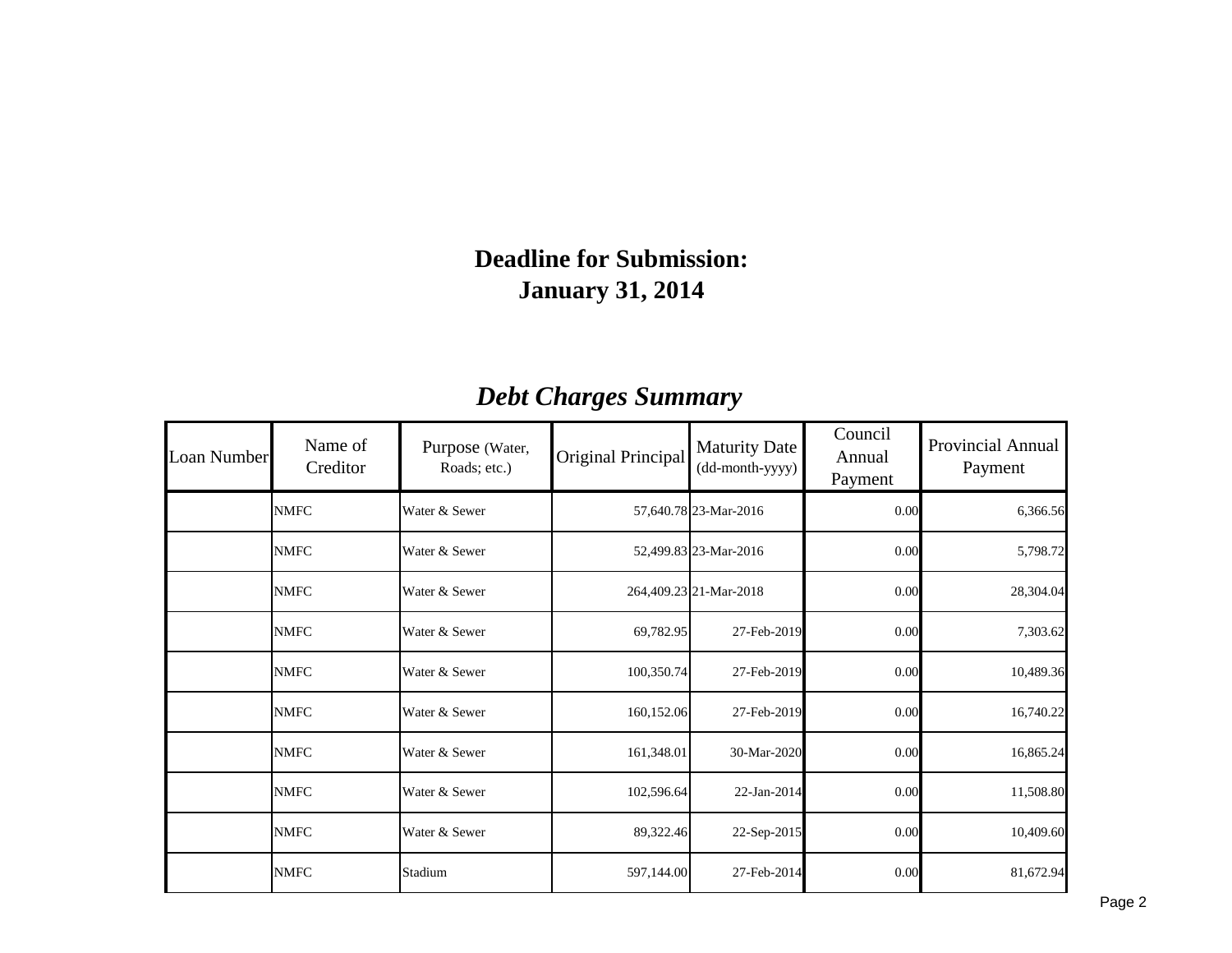| <b>NMFC</b>                | Stadium                     | 34,734.55  | 30-Sep-2015 | 0.00      | 4,750.74  |
|----------------------------|-----------------------------|------------|-------------|-----------|-----------|
| <b>NMFC</b>                | Stadium                     | 83,095.00  | 10-Sep-2015 | 0.00      | 11,365.12 |
| <b>NMFC</b>                | Other                       | 126,980.23 | 30-Sep-2015 | 0.00      | 17,367.42 |
| <b>Bank of Montreal</b>    | <b>Swimming Pool</b>        | 576,191.00 | 30-Jun-2016 | 60,000.00 | 0.00      |
| <b>Bank of Nova Scotia</b> | Loan Consolidation          | 255,00.00  | 31/12/2014  | 26,498.91 | 0.00      |
| <b>Bank of Nova Scotia</b> | <b>Fire Truck</b>           | 126,230.00 | 01/31/2014  | 94.03     | 0.00      |
| <b>Bank of Nova Scotia</b> | 03/04 MCWP                  | 158,862.00 | 01/31/2014  | 1,339.19  | 0.00      |
| Bank of Nova Scotia        | 04/05 MCWP                  | 144,341.00 | 31/12/2015  | 13,666.35 | 0.00      |
| <b>Bank of Nova Scotia</b> | Residential Subdivision     | 235,900.00 | 31/01/2016  | 26,940.48 | 0.00      |
| Bank of Nova Scotia        | 05/06 MCWP                  | 270,101.00 | 31/01/2016  | 28,963.79 | 0.00      |
| <b>Bank of Montreal</b>    | 2010 Plow/Salt Truck        | 181,723.82 | 31/12/2014  | 30,548.27 | 0.00      |
| <b>Bank of Nova Scotia</b> | 09/10 MCWP                  | 58,600.00  | 31/07/2015  | 12,429.98 | 0.00      |
| <b>Bank of Montreal</b>    | Rec Infrastructure          | 141,304.00 | 31/12/2020  | 17,494.60 | 0.00      |
| <b>Bank of Montreal</b>    | Fire Dept. Van              | 75,451.81  | 31/12/2015  | 15,954.52 | 0.00      |
| <b>Bank of Montreal</b>    | <b>WTP MRIF</b>             | 95,575.22  | 31/07/2017  | 15,466.27 | 0.00      |
| <b>Bank of Montreal</b>    | Ford Escape                 | 30,623.38  | 31/07/2014  | 5,221.40  | 0.00      |
| <b>Bank of Nova Scotia</b> | <b>Building Canada Fund</b> | 248,496.00 | 31/12/2022  | 31,591.81 | 0.00      |
| <b>Bank of Montreal</b>    | 2011 Loader                 | 204,377.45 | 31/11/2016  | 44,025.12 | 0.00      |
| <b>Bank of Montreal</b>    | 2012 One Tonne Pickup       | 61,029.89  | 31/11/2016  | 16,310.76 | 0.00      |
| <b>Bank of Montreal</b>    | Asphalt Recycler            | 106,451.90 | 31/08/2017  | 32,174.28 | 0.00      |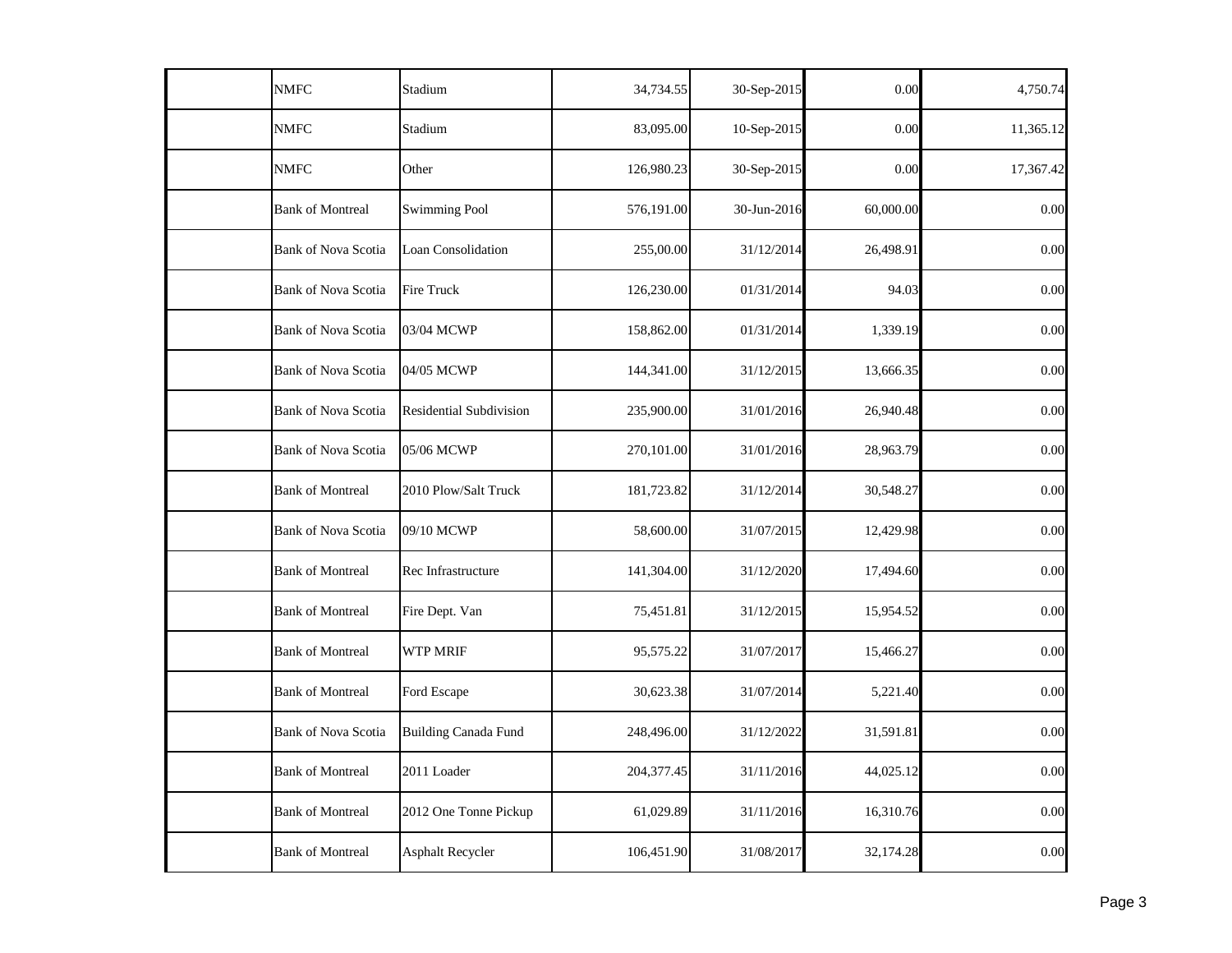|               | <b>Bank of Montreal</b> | Excavator   | 56,988.36  | 31/08/2017 | 16,779.00  | 0.00       |
|---------------|-------------------------|-------------|------------|------------|------------|------------|
|               | <b>Bank of Montreal</b> | 2013 Pickup | 68,658.80  | 31/05/2018 | 13,609.26  | 0.00       |
|               | <b>Bank of Montreal</b> | GBWRSD#2    | 250,000.00 | 21/10/2020 | 39,504.84  | 0.00       |
| <b>Totals</b> |                         |             |            |            | 448,612.86 | 228,942.38 |

#### **BEFORE CONTINUING:**

 $\sqrt{S}^{\text{NEW!}}$ 1. Transcribe **BOTH the above totals for Council Annual Payment and Provincial Annual Payment** to the appropriate boxes in section "7.1 Debt Charges From All Sources" of "7.0 FISCAL SERVICES" on Page 6.

> 2. Transcribe the above total of "Provincial Annual Payment" to sub-section 4.1.2 "Provincial Portion of Debt Charges" found in the section "4.1 Provincial Government Grants and Subsidies" on Page 11.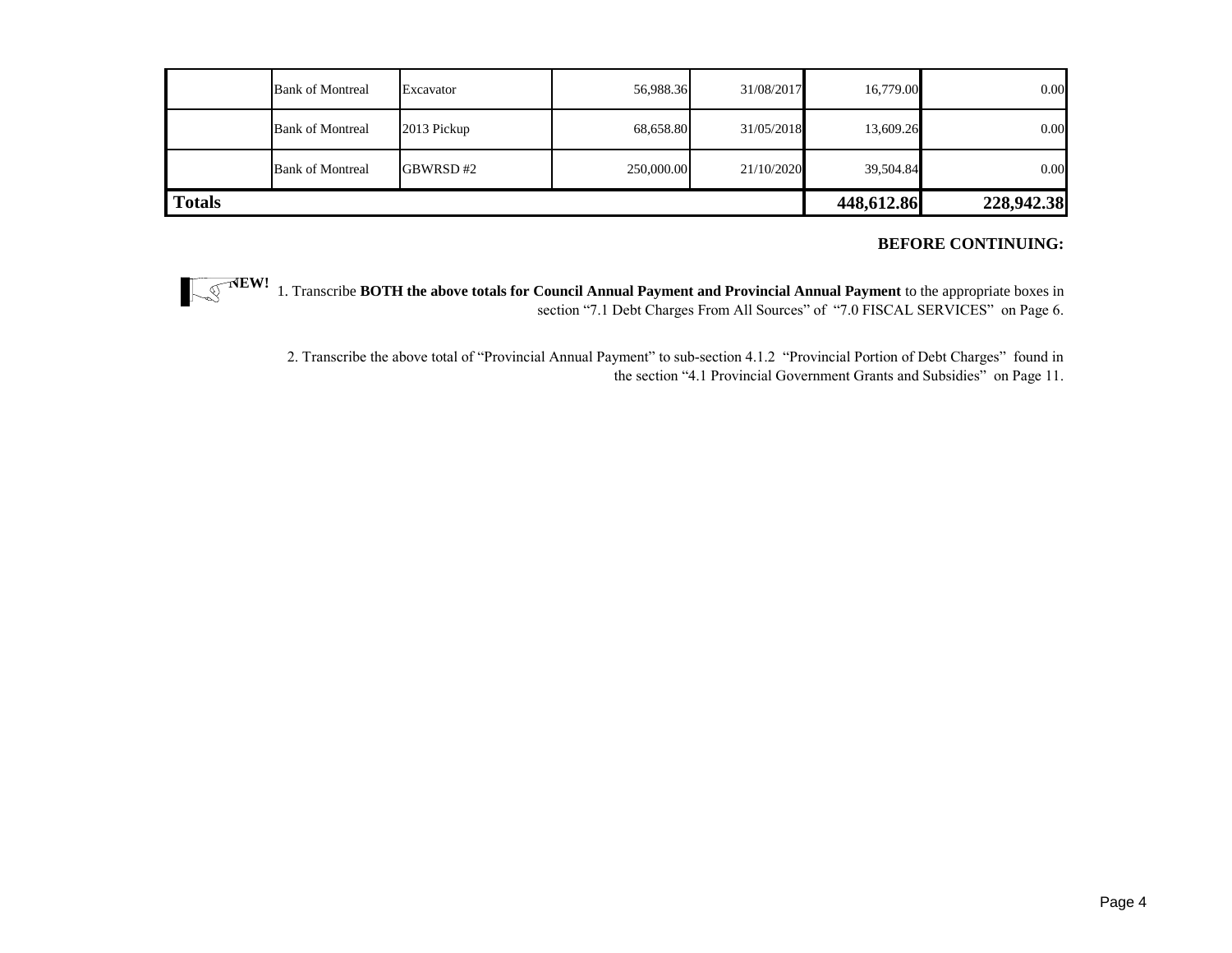# **Expenditures**

| <b>1.0 GENERAL GOVERNMENT</b> |             |            |
|-------------------------------|-------------|------------|
| 1.1 Council                   |             |            |
|                               | 43,800.00   |            |
|                               | 10,000.00   |            |
|                               |             | 53,800.00  |
| 1.2 General Administration    |             |            |
|                               | 273,822.00  |            |
|                               | 26,937.00   |            |
|                               | 65,124.00   |            |
|                               | 0.00        |            |
|                               | 29,550.00   |            |
|                               | 30,781.00   |            |
|                               | 71,252.00   |            |
|                               | 90,557.00   |            |
|                               |             | 588,023.00 |
|                               |             | 0.00       |
|                               |             | 63,356.00  |
| <b>1.5 Common Services</b>    |             |            |
|                               | \$43,500.00 |            |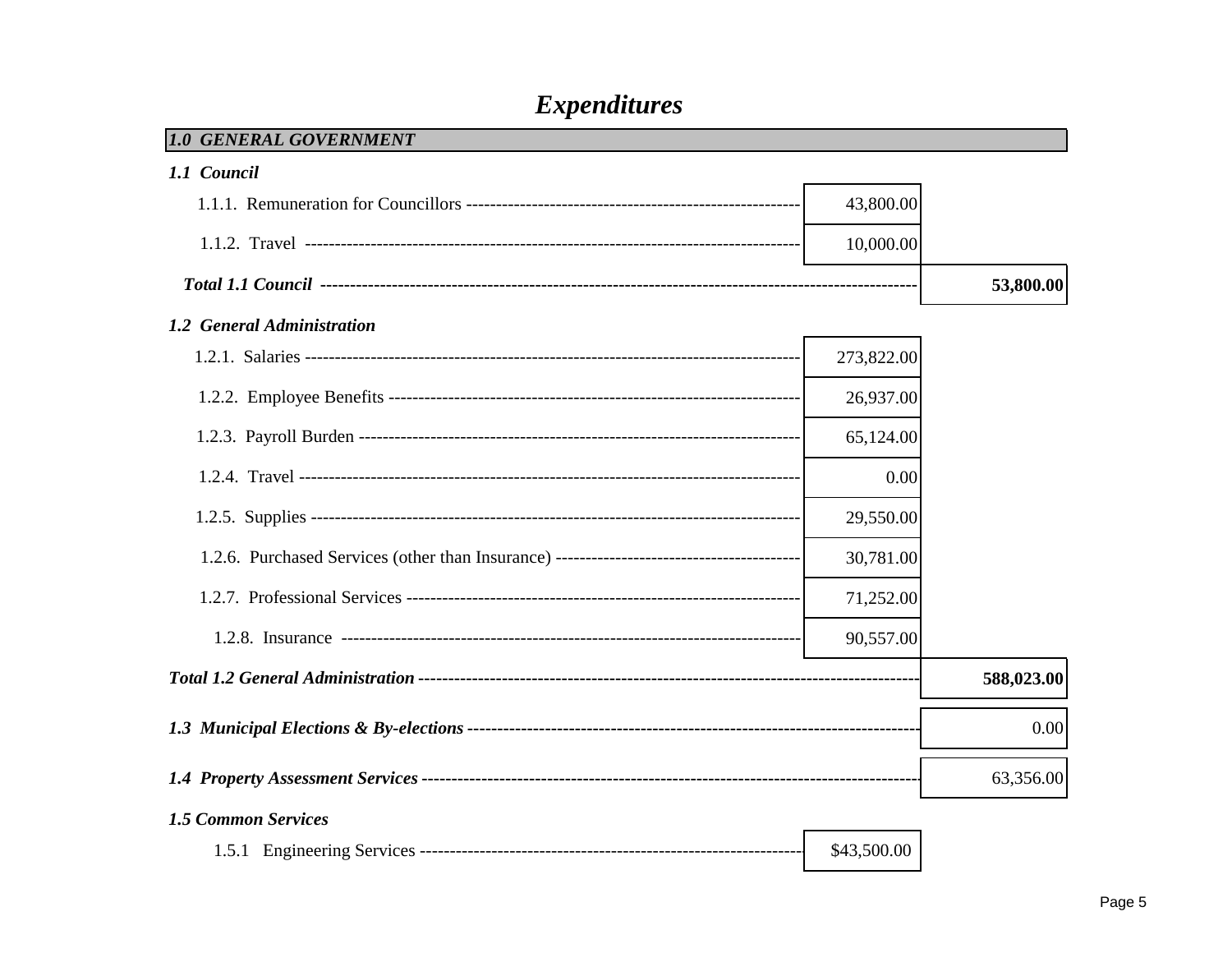|  | \$786,807.00 |  |
|--|--------------|--|
|  | \$81,628.00  |  |
|  | \$12,000.00  |  |
|  | \$19,128.00  |  |
|  | \$7,000.00   |  |

| <b>2.0 PROTECTIVE SERVICES</b>     |              |
|------------------------------------|--------------|
|                                    | \$82,790.00  |
|                                    | \$14,806.00  |
|                                    | \$13,364.00  |
|                                    | \$0.00       |
|                                    | \$0.00       |
|                                    |              |
|                                    | \$110,960.00 |
| <b>3.0 TRANSPORTATION SERVICES</b> |              |
|                                    | \$199,647.00 |
| <b>3.2 Road Transport</b>          |              |
| \$330,848.00                       |              |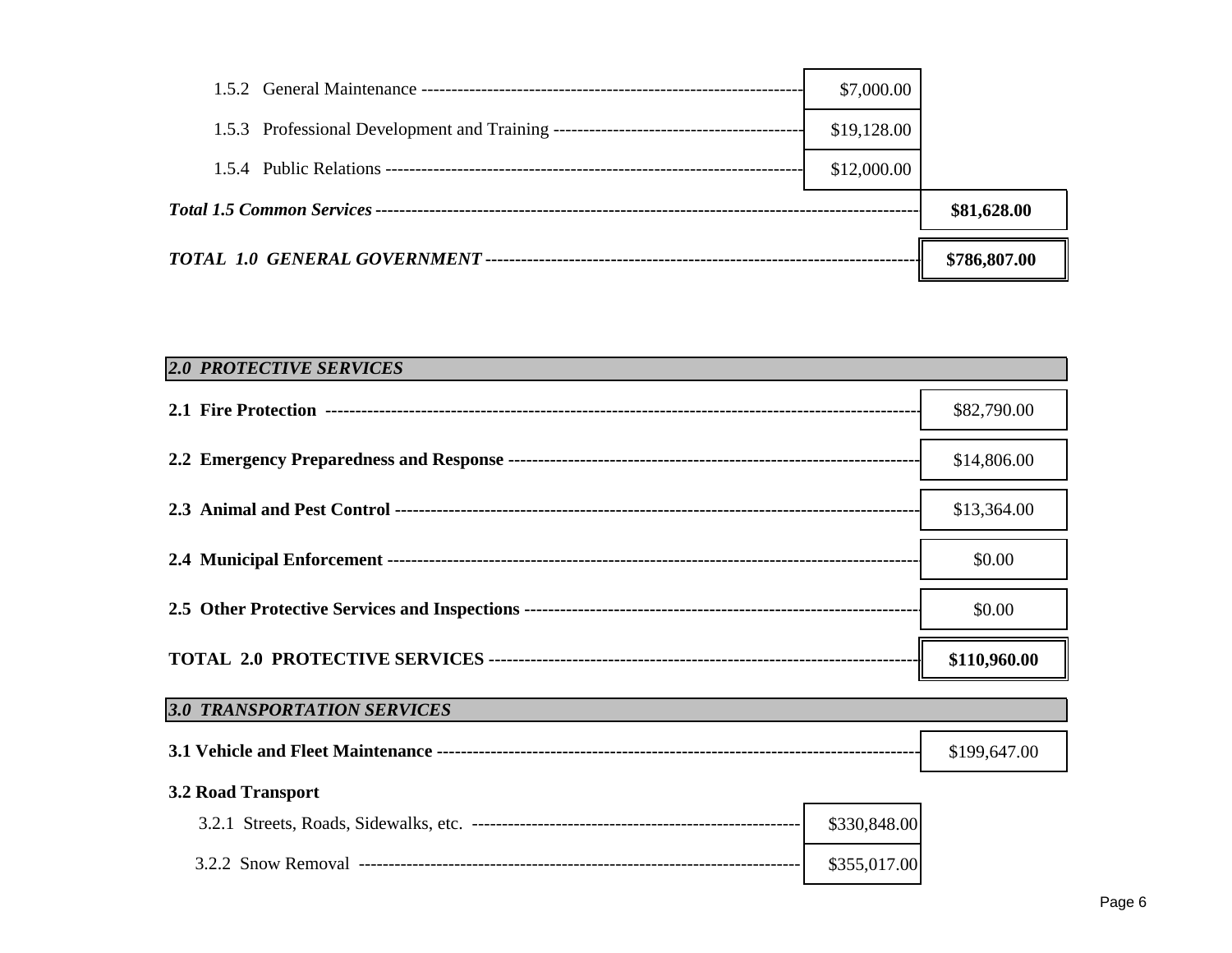|                                 | \$73,000.00 |              |
|---------------------------------|-------------|--------------|
|                                 | \$8,000.00  |              |
|                                 |             | \$766,865.00 |
|                                 |             |              |
|                                 |             | \$25,300.00  |
|                                 |             | \$991,812.00 |
| <b>4.0 ENVIRONMENTAL HEALTH</b> |             |              |
|                                 |             | \$571,541.00 |
|                                 |             | \$17,000.00  |
|                                 |             | \$241,220.00 |
|                                 |             | \$7,500.00   |
|                                 |             | \$837,261.00 |
| 5.0 PLANNING AND DEVELOPMENT    |             |              |
|                                 |             | \$0.00       |
|                                 |             | \$107,498.00 |
|                                 |             | \$0.00       |
|                                 |             | \$26,000.00  |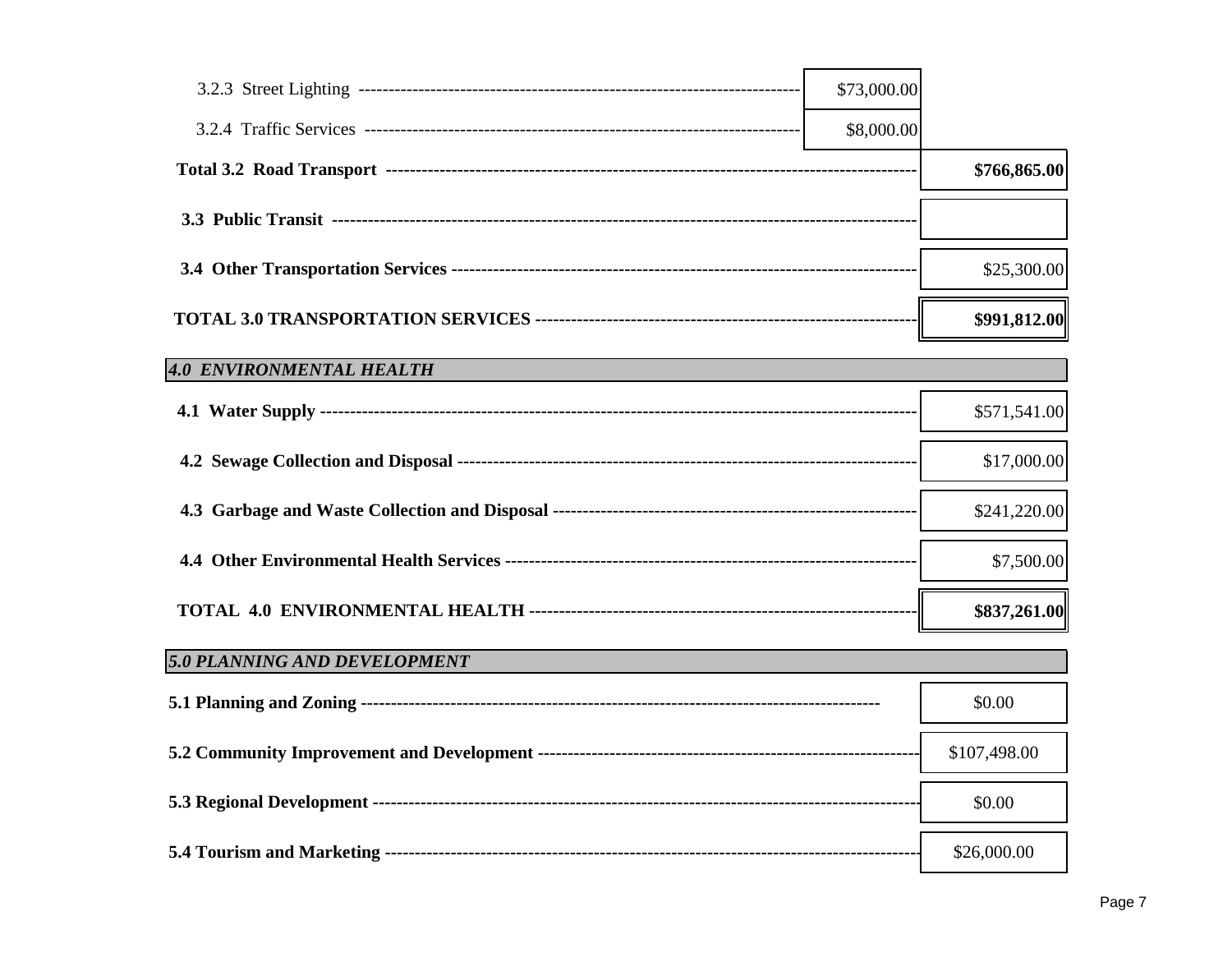|                                             |              | \$133,498.00 |
|---------------------------------------------|--------------|--------------|
| <b>6.0 RECREATION AND CULTURAL SERVICES</b> |              |              |
|                                             |              | \$0.00       |
| <b>6.2 Recreation Facilities</b>            |              |              |
|                                             | \$0.00       |              |
|                                             | \$14,000.00  |              |
| 6.2.3                                       | \$335,000.00 |              |
|                                             | \$0.00       |              |
|                                             |              | \$349,000.00 |
|                                             |              | \$10,000.00  |
|                                             |              | \$8,000.00   |
|                                             |              |              |
|                                             |              | \$367,000.00 |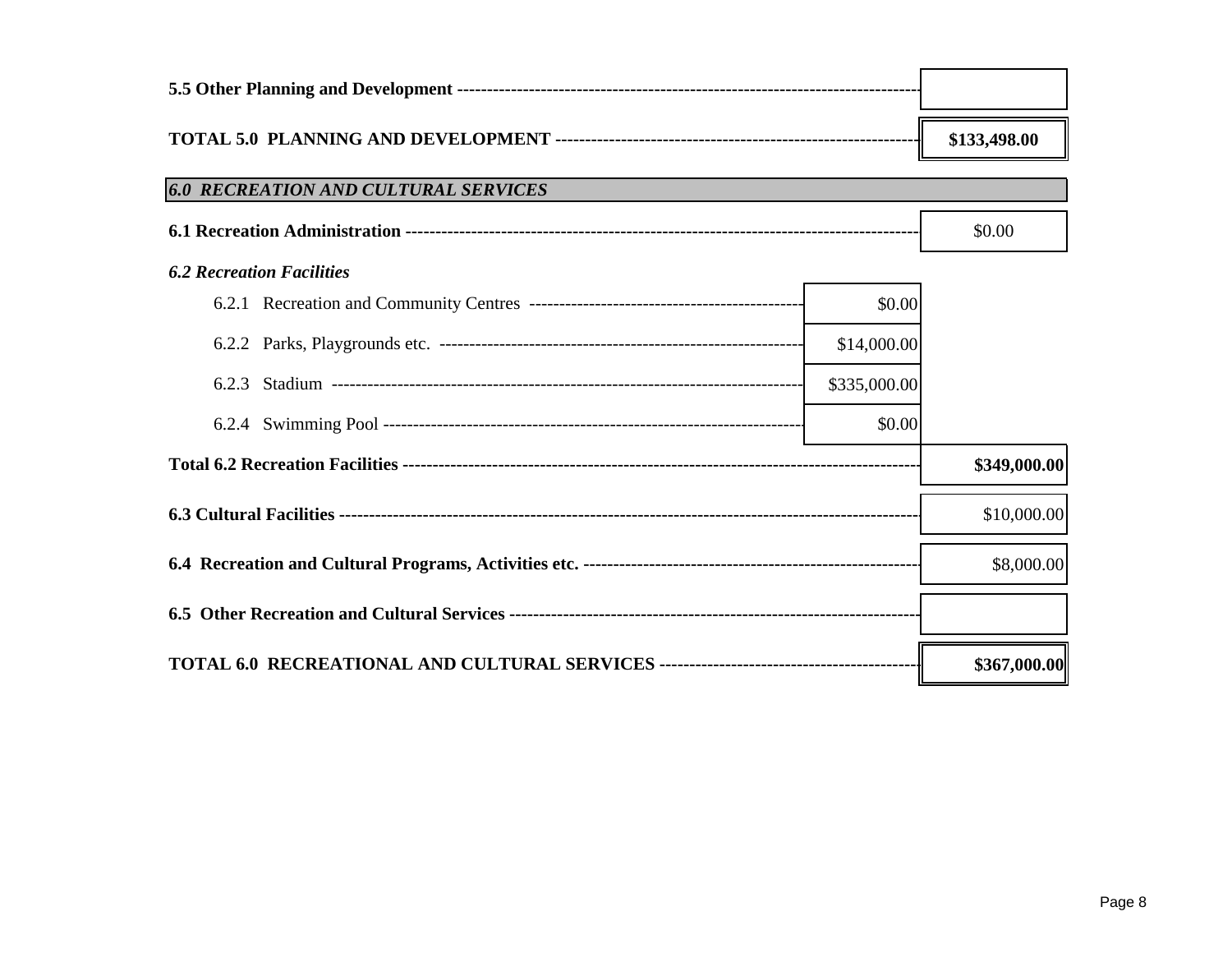## **7.0 FISCAL SERVICES**

| 7.1 Debt Charges From All Sources (from page 2)                                      |              |              |              |
|--------------------------------------------------------------------------------------|--------------|--------------|--------------|
|                                                                                      |              | \$448,612.86 | (See page 2) |
|                                                                                      |              | \$228,942.38 | (See page 2) |
|                                                                                      |              |              | \$677,555.24 |
| 7.2 Transfers to Authorized Reserves and other Funds                                 |              |              |              |
| 7.2.1 Provision for Uncollectible Taxes, Fees & Charges ---------------------------- |              | \$25,000.00  |              |
|                                                                                      |              | \$0.00       |              |
|                                                                                      |              | \$0.00       |              |
|                                                                                      |              | \$29,000.00  |              |
| 7.2.5 Capital Expenditure Out of Revenue:                                            |              |              |              |
|                                                                                      | \$186,629.52 |              |              |
|                                                                                      | \$68,769.12  |              |              |
| <b>Total 7.2.5 Capital Expenditure Out of</b>                                        |              | \$255,398.64 |              |
| 7.2.6 Authorized Transfers to Reserves & Other Funds:                                |              |              |              |
|                                                                                      |              |              |              |
| 7.2.6.2 All Other (please provide list) --------------------------                   |              |              |              |
| <b>Total 7.2.6 Authorized Transfers to Reserves</b>                                  |              |              |              |
|                                                                                      |              |              | \$309,398.64 |
|                                                                                      |              |              | \$8,000.00   |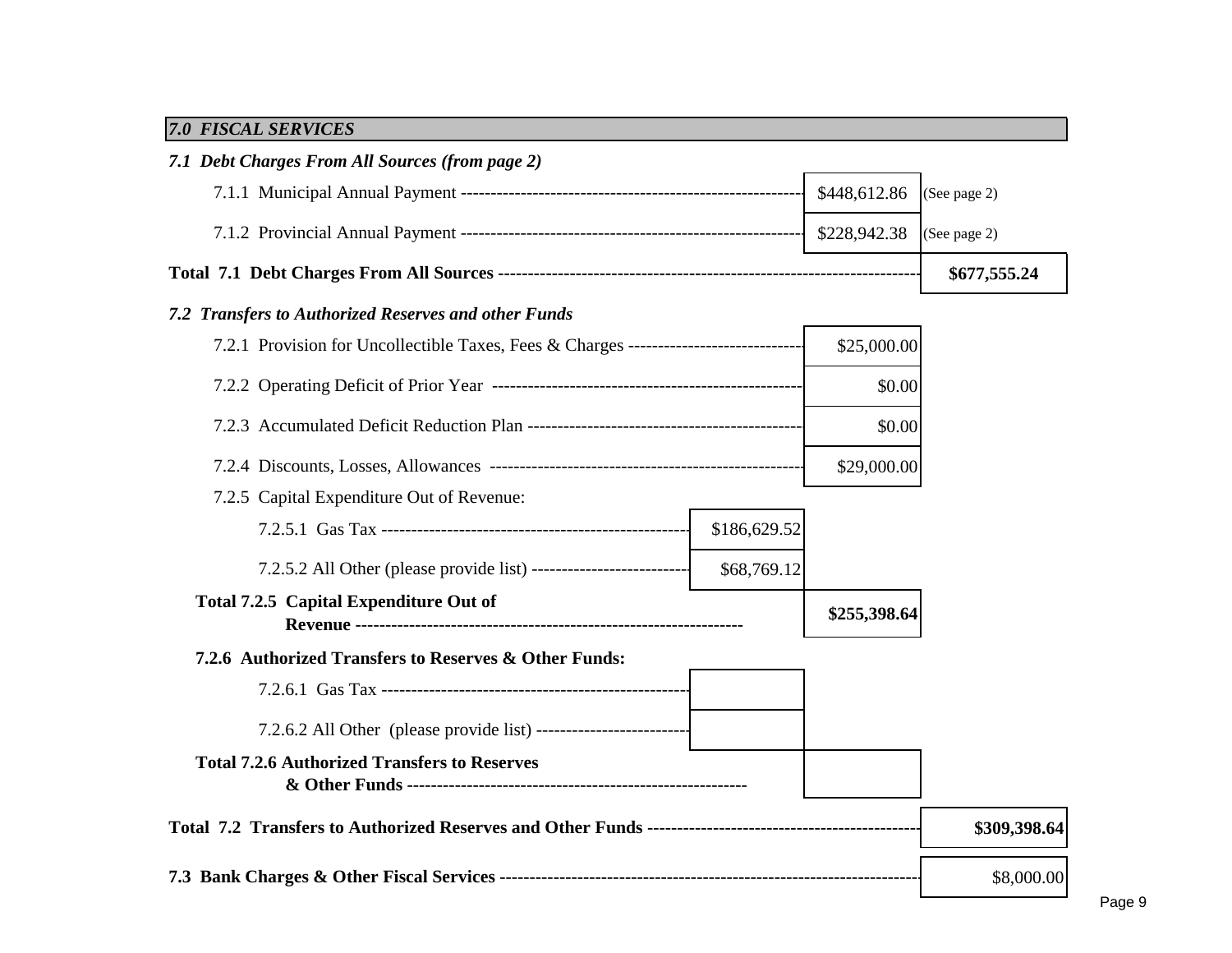| <b>TOTAL</b><br><b>SERVICES</b><br>$.7.0$ FISCAL<br>\$994,953.88 |
|------------------------------------------------------------------|
|------------------------------------------------------------------|

**88** 

## **T***OTAL EXPENDITURES* **\$4,222,291.88**

## *Revenues*

## *1.0 TAXES AND RELATED REVENUES*

## *1.1 Property Tax Information*

| 1.1.1 Residential Property Info.                                     | <b>Assessed Values</b> | <b>Number of</b><br><b>Properties</b>               | <b>Tax Rate</b> | <b>Total Tax</b> |
|----------------------------------------------------------------------|------------------------|-----------------------------------------------------|-----------------|------------------|
| 1.1.1.1. Mil Rate Method                                             | \$141,135,000.00       | 1,715                                               | 10 Mils         | \$1,411,350.00   |
| 1.1.1.2. Minimum Tax Method                                          | \$279,600.00           | 18                                                  | \$225.00        | \$4,050.00       |
| 1.1.1.3. Residential Grants in Lieu                                  | \$1,090,900.00         | 9                                                   |                 | \$10,909.00      |
| 1.1.1.4. Residential Exempt<br>Properties                            |                        |                                                     |                 |                  |
| <b>Total Residential Property</b><br>Info -------------------------- | \$142,505,500.00       | 1,742                                               |                 | \$1,426,309.00   |
|                                                                      |                        | $\mathbf{r}$ $\mathbf{r}$ $\mathbf{r}$ $\mathbf{r}$ |                 |                  |

| 1.1.2 Commercial/Non-Residential | <b>Assessed Values</b> | Number of<br><b>Properties</b> | <b>Tax Rate</b> | <b>Total Tax</b> |
|----------------------------------|------------------------|--------------------------------|-----------------|------------------|
|----------------------------------|------------------------|--------------------------------|-----------------|------------------|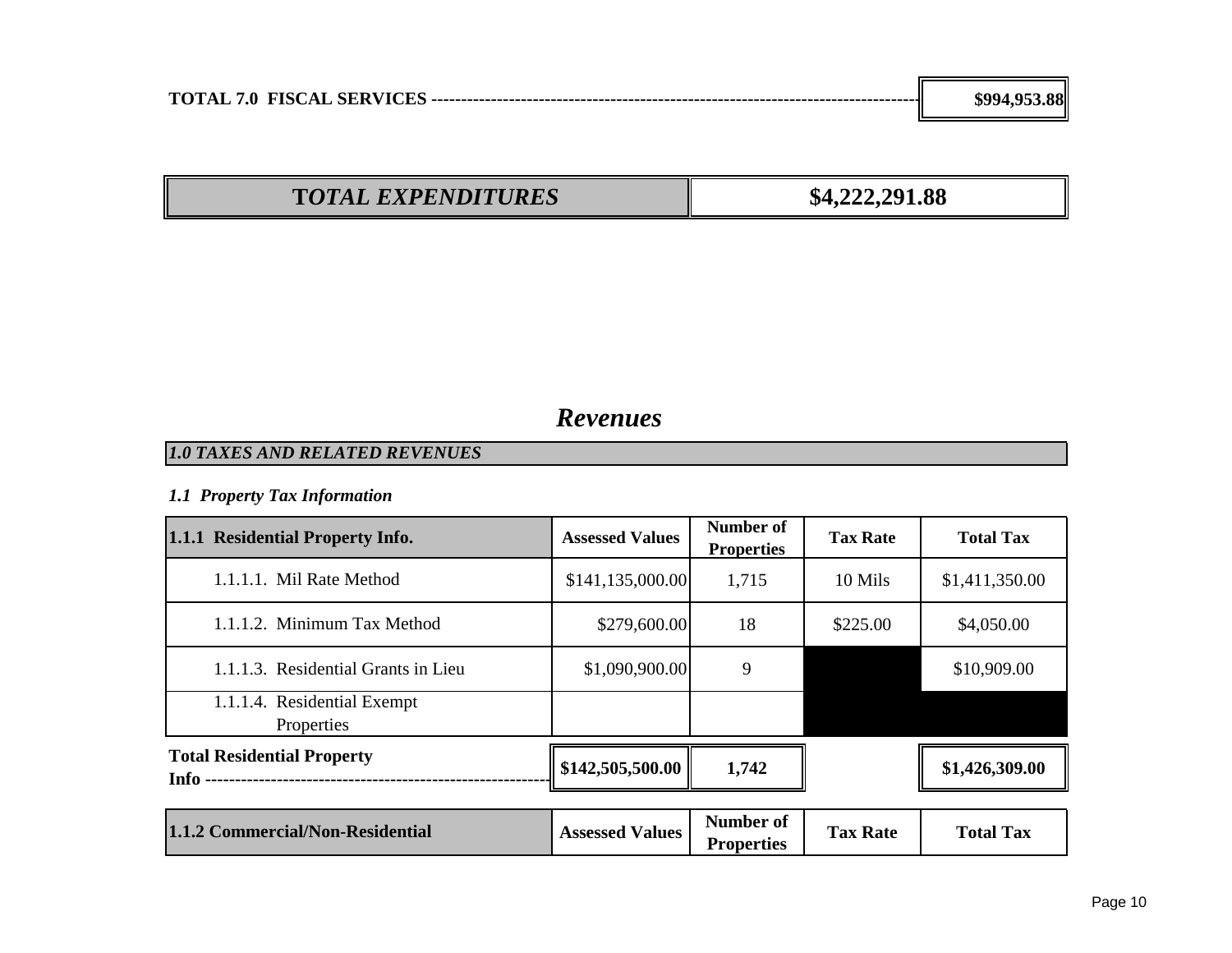| <b>Total 1.1 Property Tax</b><br><b>Information---------------------------</b> | \$178,527,300.00       | 1,921                                 |                 | \$1,806,356.05   |
|--------------------------------------------------------------------------------|------------------------|---------------------------------------|-----------------|------------------|
| <b>Total Vacant Land ------------------------------</b>                        |                        |                                       |                 |                  |
| 1.1.3.1. Minimum Rate Method                                                   |                        |                                       |                 |                  |
| 1.1.3 Vacant Land                                                              | <b>Assessed Values</b> | <b>Number of</b><br><b>Properties</b> | <b>Tax Rate</b> | <b>Total Tax</b> |
| <b>Total Commercial/</b><br>Non-Residential --------------------------------   | \$36,021,800.00        | 179                                   |                 | \$380,047.05     |
| 1.1.2.6. Non-Residential Exempt<br>Property                                    |                        |                                       |                 |                  |
| 1.1.2.5. Tax Agreements                                                        |                        |                                       |                 |                  |
| 1.1.2.4. Non-Residential Grants<br>in Lieu                                     | \$8,416,500.00         | 23                                    |                 | \$88,373.25      |
| 1.1.2.3. Minimum Tax Method<br>(Small Structures)                              |                        |                                       |                 |                  |
| 1.1.2.2. Minimum Tax Method<br>(General)                                       | \$19,700.00            | 9                                     | \$225.00        | \$2,025.00       |
| 1.1.2.1. Mil Rate Method                                                       | \$27,585,600.00        | 147                                   | 10.5 Mils       | \$289,648.80     |

**BOX A**

| 1.2.1 Residential Water and Sewage         | # Household<br><b>Units</b> | <b>Tax Rate</b> | <b>Total Tax</b> |
|--------------------------------------------|-----------------------------|-----------------|------------------|
| $1.2.1.1.$ # of Households (Not Connected) |                             |                 |                  |

### *1.2 Water and Sewage Tax Information*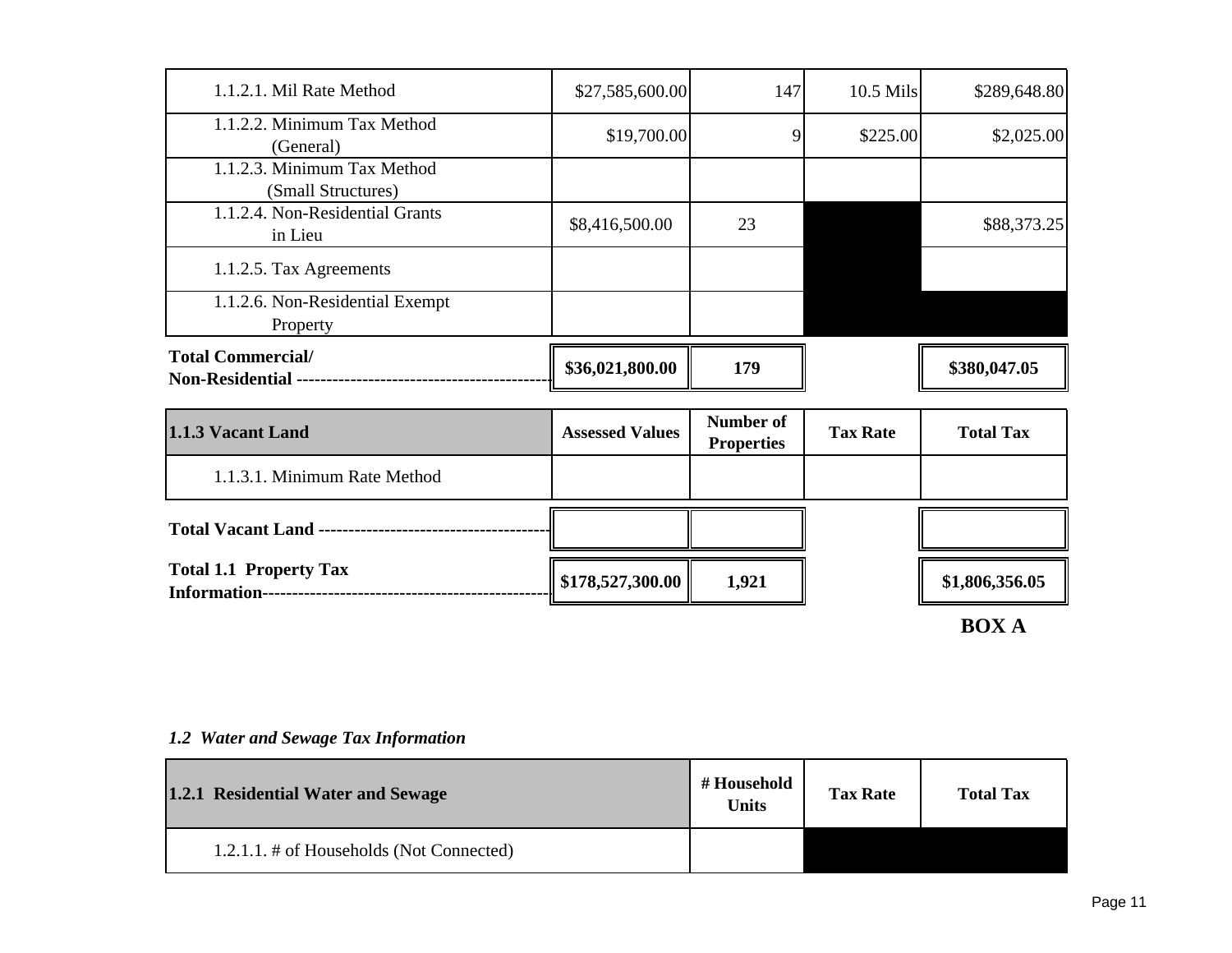| 1.2.1.2. Water and Sewage Tax                                              | 1,575                                | 318             | \$500,850.00     |
|----------------------------------------------------------------------------|--------------------------------------|-----------------|------------------|
| 1.2.1.3. Water Tax Only (if Separate Tax)                                  | 403                                  | 288             | \$116,064.00     |
| 1.2.1.4. Sewage Tax Only (if Separate Tax)                                 |                                      |                 |                  |
| 1.2.1.5. Other Residential W/S Tax                                         |                                      |                 |                  |
|                                                                            | 1,978                                |                 |                  |
|                                                                            |                                      |                 | \$616,914.00     |
| 1.2.2 Commercial/Non-Residential Water and Sewage                          | # Comm./<br>Non-Res.<br><b>Units</b> | <b>Tax Rate</b> | <b>Total Tax</b> |
| 1.2.2.1. # of Commercial/Non-Residential Units<br>(Not Connected)          |                                      |                 |                  |
| 1.2.2.2. Water and Sewage Tax                                              | 77                                   | 300             | \$23,100.00      |
| 1.2.2.3. Water Tax Only (if Separate Tax)                                  | 58                                   | 270             | \$15,660.00      |
| 1.2.2.4. Sewage Tax Only (if Separate Tax)                                 |                                      |                 |                  |
| 1.2.2.5. Other Commercial/Non-Residential<br>W/S Tax                       |                                      |                 | \$58,677.00      |
| 1.2.2.6. Industrial & Institutional W/S<br>(e.g. Fish Plants, Hospitals)   |                                      |                 | \$25,410.00      |
| Total # of Comm./Non-residential Units ----------------------------------- | 135                                  |                 |                  |
|                                                                            |                                      |                 | \$122,847.00     |
|                                                                            |                                      |                 | \$739,761.00     |
|                                                                            |                                      |                 |                  |

**BOX B**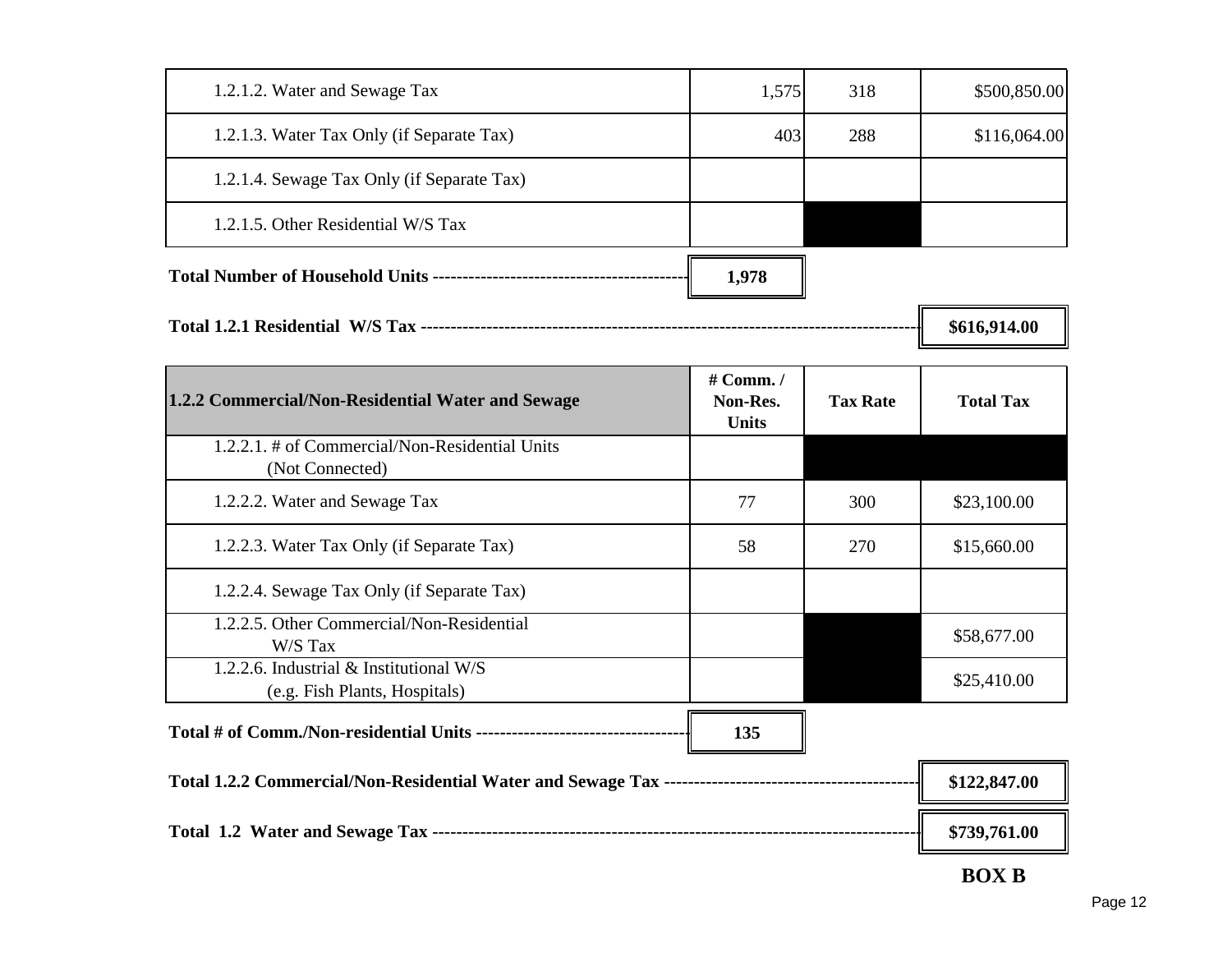| 1.3 Other Taxes                      | # Assessed the<br><b>Tax</b> | <b>Tax Rate</b> | <b>Total Tax</b> |
|--------------------------------------|------------------------------|-----------------|------------------|
| 1.3.1. Poll Tax                      | 375                          | \$200.00        | \$75,000.00      |
| 1.3.2. Business Tax                  |                              |                 | \$472,002.22     |
| 1.3.3. Utility Tax                   |                              |                 | \$264,152.71     |
| 1.3.4. Municipal Utility (Sales) Tax |                              |                 |                  |
| 1.3.5. Direct Seller Tax             |                              |                 |                  |
| 1.3.6. Other Authorized Taxes        |                              |                 |                  |
|                                      |                              |                 | \$811,154.93     |
|                                      |                              |                 | <b>BOX C</b>     |

#### *1.3 Other Tax Information*

**\$3,357,271.98 Grand Total 1.0 Taxes and Related Revenue -------------------------------------------------------------------------------**

*(Total of Boxes A, B and C)*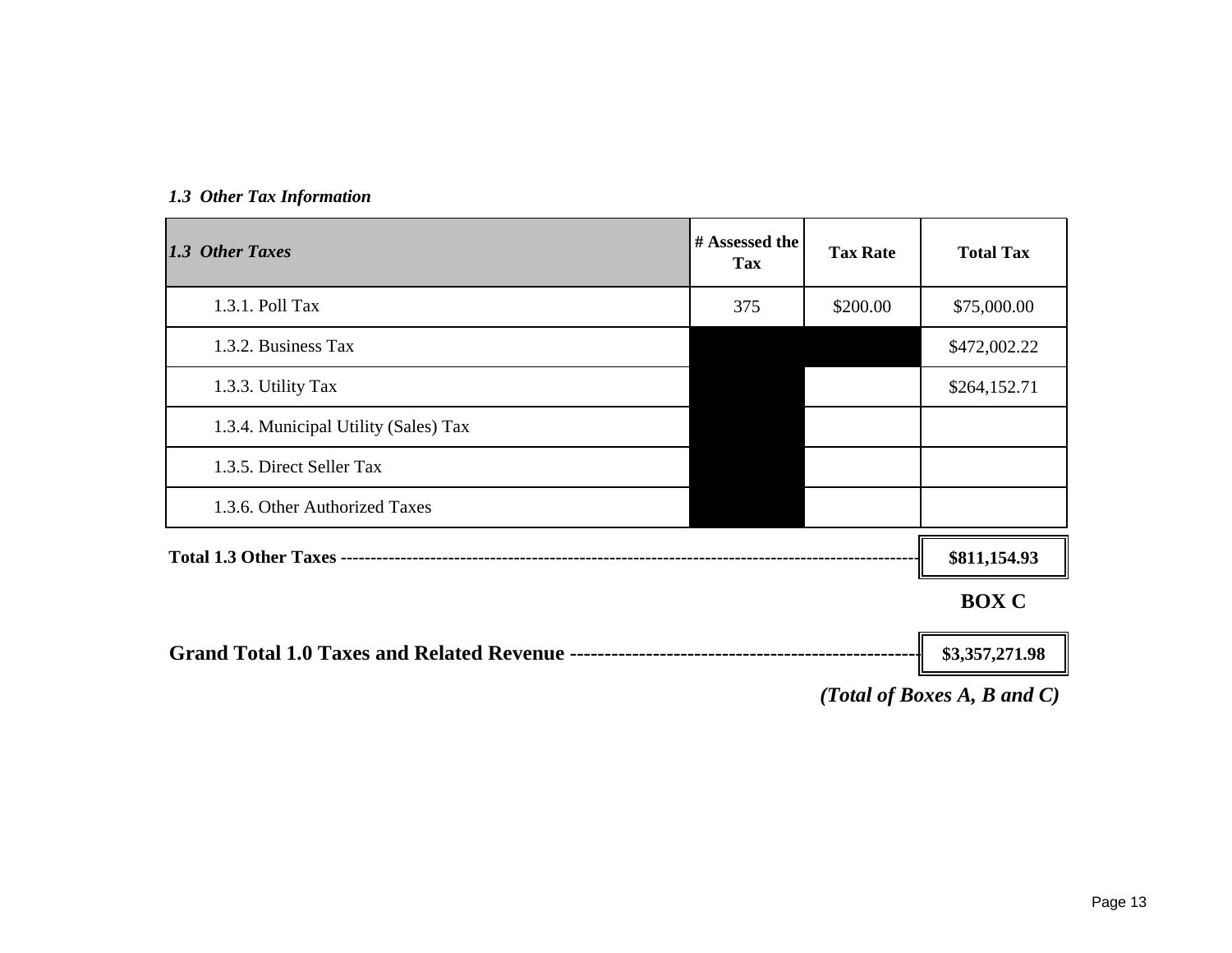|  | <b>2.0 SALES OF GOODS AND SERVICES</b> |              |  |
|--|----------------------------------------|--------------|--|
|  |                                        | \$0.00       |  |
|  |                                        | \$0.00       |  |
|  |                                        | \$0.00       |  |
|  |                                        | \$11,700.00  |  |
|  |                                        | \$0.00       |  |
|  |                                        | \$0.00       |  |
|  |                                        | \$0.00       |  |
|  |                                        | \$92,200.00  |  |
|  |                                        | \$103,900.00 |  |
|  | 3.0 OTHER REVENUE FROM OWN SOURCES     |              |  |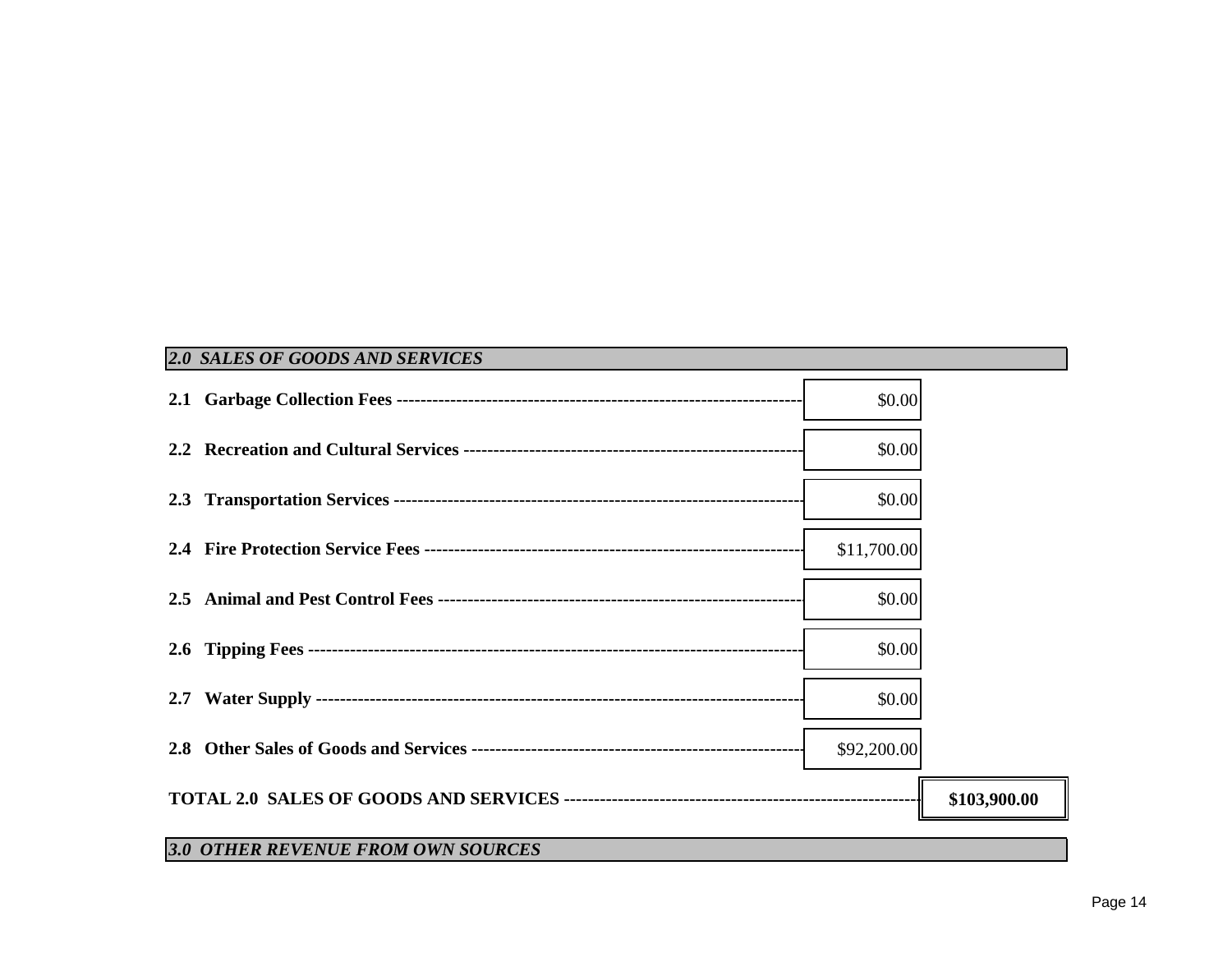| \$9,700.00  |             |
|-------------|-------------|
| \$0.00      |             |
| \$0.00      |             |
| \$31,500.00 |             |
| \$20,000.00 |             |
|             | \$61,200.00 |

| <b>4.0 GOVERNMENT TRANSFERS</b>                       |                           |  |
|-------------------------------------------------------|---------------------------|--|
| <b>4.1 Provincial Government Grants and Subsidies</b> |                           |  |
|                                                       | \$279,348.00              |  |
|                                                       | \$228,942.38 (See page 2) |  |
|                                                       | \$5,000.00                |  |
|                                                       | \$513,290.38              |  |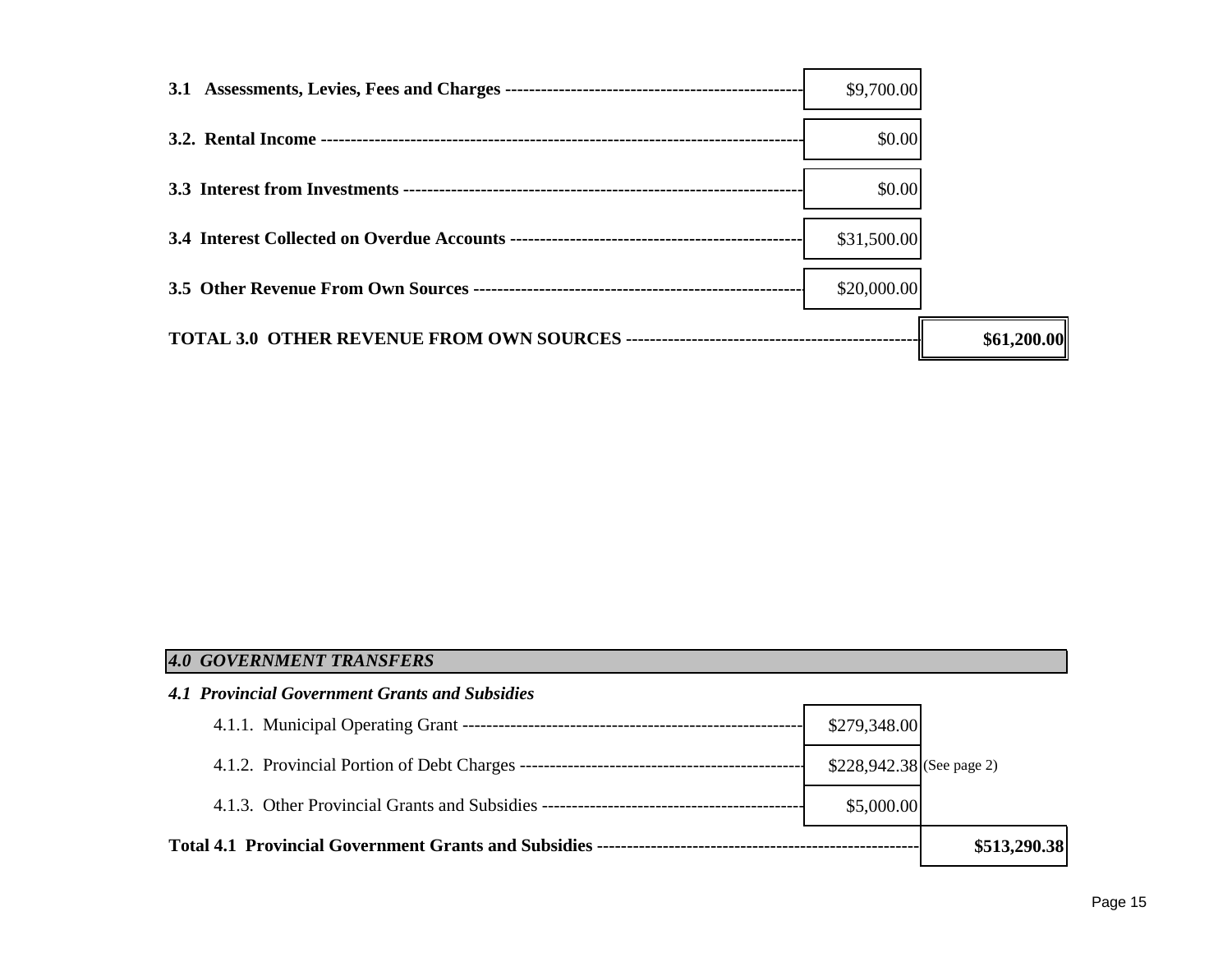| <b>4.2 Federal Government Grants and Subsidies</b>  |              |              |
|-----------------------------------------------------|--------------|--------------|
|                                                     | \$186,629.52 |              |
| <b>Other Federal Grants and Subsidies</b><br>4.2.2. |              |              |
|                                                     |              | \$186,629.52 |
|                                                     |              | \$699,919.90 |
| <b>5.0 OTHER TRANSFERS</b>                          |              |              |
|                                                     |              |              |
|                                                     |              |              |
|                                                     |              |              |
|                                                     |              |              |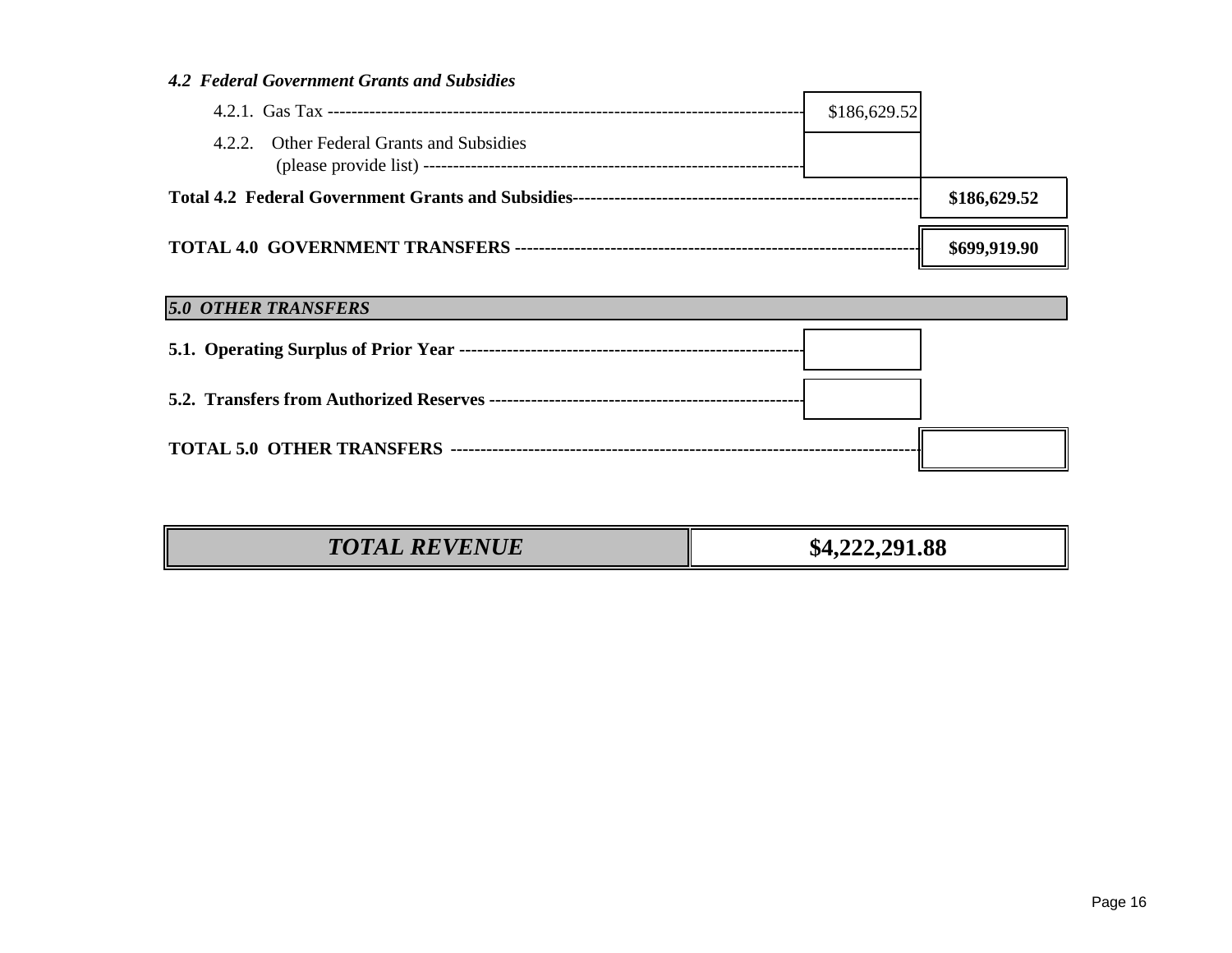## *Please Calculate the Debt Servicing Ratio (DSR):*

## \$448,612.86 Local Revenue 1 \$3,357,271.98 Total Taxes and Related Revenue (Page 9)------------------------------------------------------------------------------------------------------------------------------------------------------- Local Revenue 2 \$103,900.00 Total Sales of Goods and Services (Page 10)------------------------------------------------------------------------------------------------------------------------------------------------------- Local Revenue 3 \$61,200.00 Total Other Revenue from Own Sources (Page 10)------------------------------------------------------------------------------------------------------------------------------------------------------- \$3,522,371.98 \$279,348.00 **12% Debt Servicing Ratio ------------------------------------------------------------------------------------------------------------------------------------------------------- Municipal Operating Grant (MOG) (4.1.1. Page 11) ----------------------------------------------------------------- Municipal Annual Debt Payment (7.1.1 - Page 6) ------------------------------------------------------------------------------------------------------** *Step 1 : Fill in the following information Step 2 : DSR Calculation* **Total Local Revenue ------------------------------------------------------------------------------------------------------------** *Debt Servicing Ratio (DSR)*

| \$448,612.86     | \$3,522,371.98 | \$279,348.00 | -<br>$\overline{\phantom{a}}$ | 12%       |
|------------------|----------------|--------------|-------------------------------|-----------|
| <b>Municipal</b> | Local Revenue  | <b>MOG</b>   |                               | $DSR(\%)$ |
| <b>Debt</b>      |                |              |                               |           |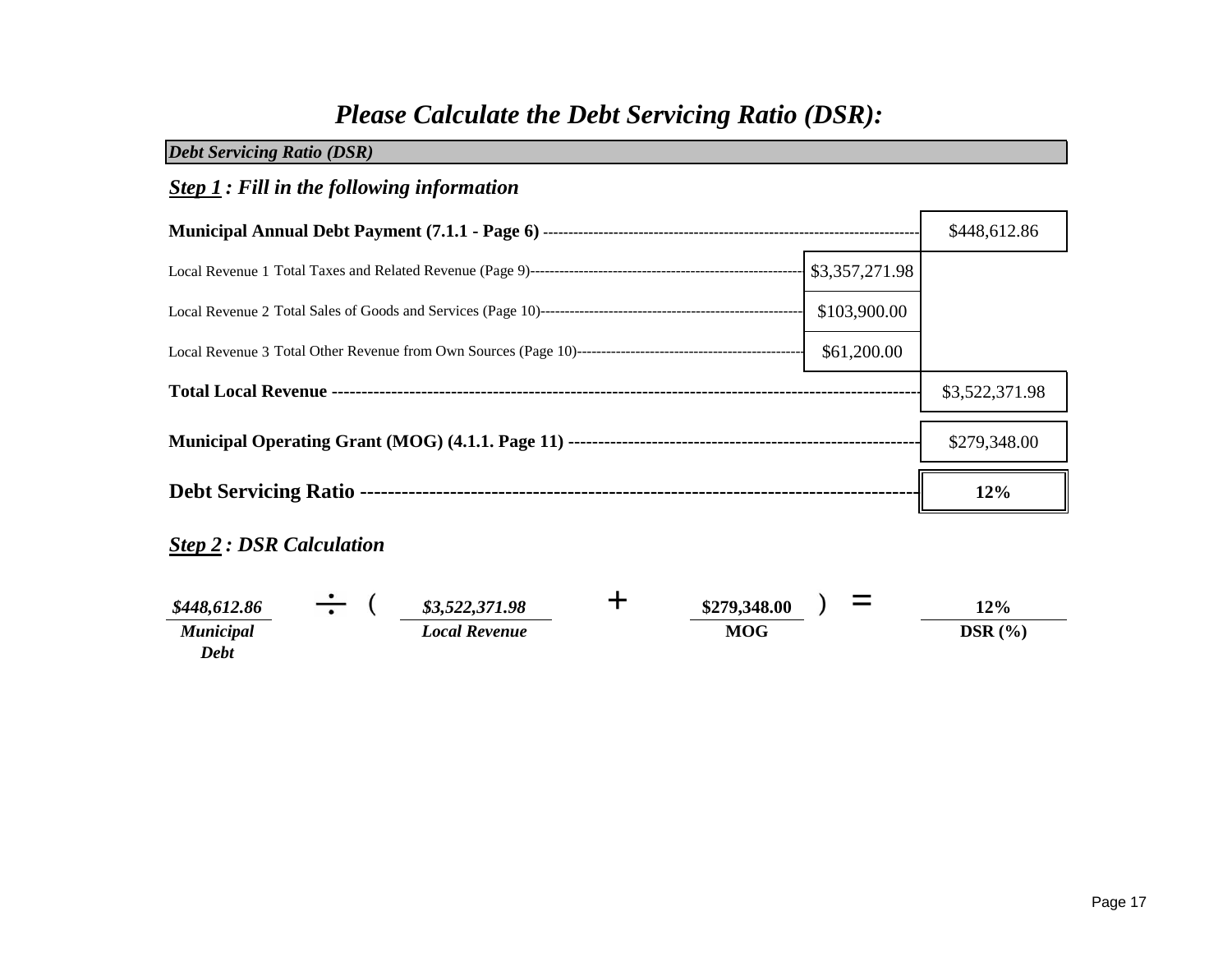# *Summary of The Municipal Budget Submission Form*

| <b>Name of Municipality</b> | <b>Channel - Port aux Basques</b> | <b>Budget Year</b> | 2014 |
|-----------------------------|-----------------------------------|--------------------|------|
|-----------------------------|-----------------------------------|--------------------|------|

**From The Municipal Budget Submission Form, the totals of the seven expenditure functions, the total expenditures, the totals of the five main revenue sources and the total revenues are found in the appropriate boxes below.**

## *Expenditures*

|  | \$786,807.00 |
|--|--------------|
|  | \$110,960.00 |
|  | \$991,812.00 |
|  | \$837,261.00 |
|  | \$133,498.00 |
|  | \$367,000.00 |
|  | \$994,953.88 |